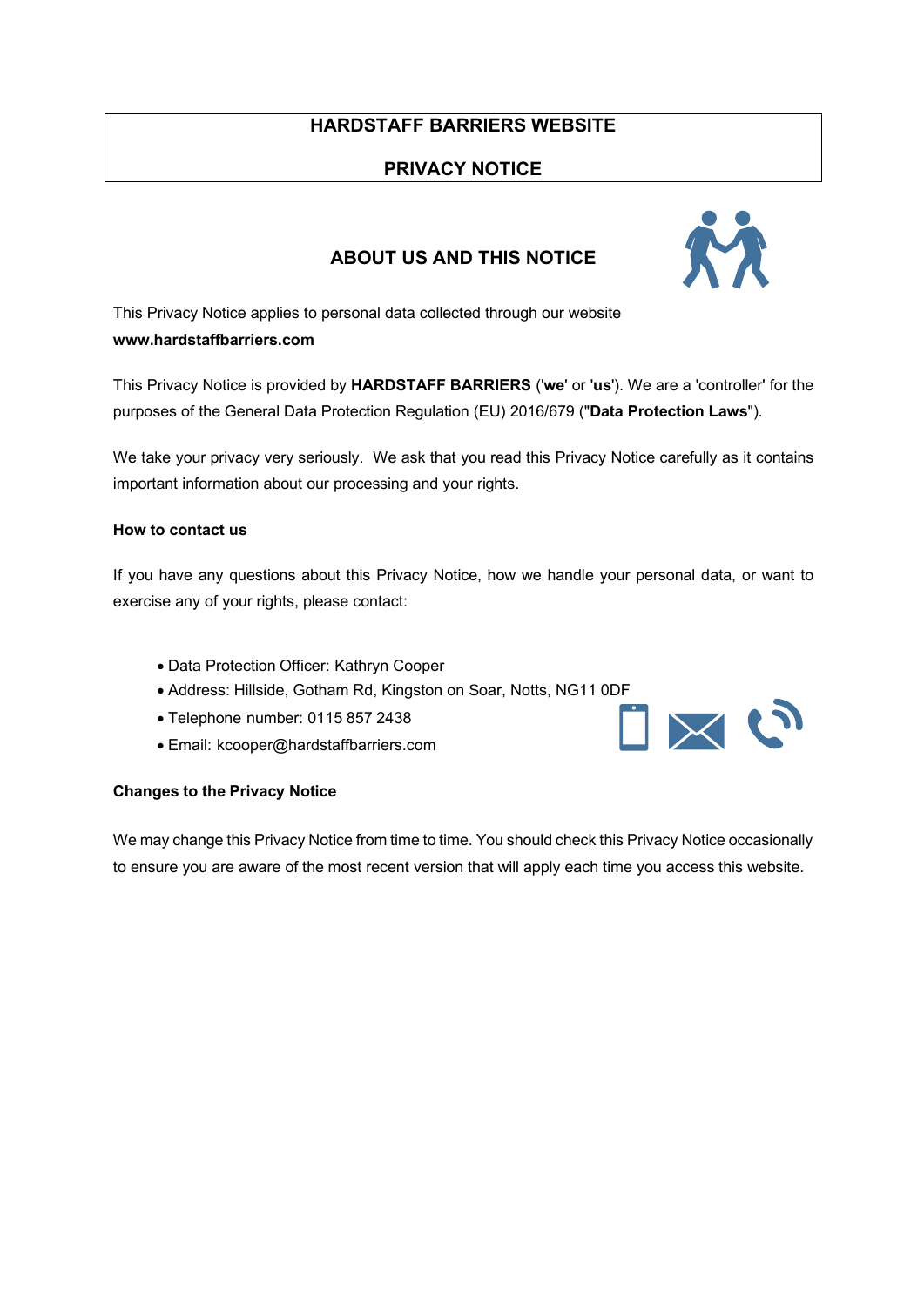## **WHAT PERSONAL DATA DO WE COLLECT AND WHY?**



#### **Personal data provided by you**

#### $\triangleright$  Visitors only

If you are just browsing our website we will not collect personal data

We will collect information about your usage of our website through cookies. Please see our Cookie Policy https://www.hardstaffbarriers.com/about-us/privacy-and-cookie-policy/ This information is statistical and aggregated and is not processed for the purpose of understanding your particular usage of the website. We collect this information so that we can**:** tailor and personalise user experience;

- 1. monitor our website usage to improve its content, layout and performance;
- 2. improve our services and products;

We also collect personal information when you contact us, send us feedback or complete surveys which we use to improve our services and products in the future

### [Marketing / Subscriptions]

If you sign up to receive our marketing emails, we will use your name and email address to send you the material you have requested.

You can unsubscribe at any time by contacting us at the details set out above or clicking the "unsubscribe" link in the emails that you receive.

#### **Sensitive personal data provided by you**

We do not collect any sensitive personal data about you.

#### **Personal information about other individuals**

If you give us information on behalf of someone else, you confirm that the other person has appointed you to act on their behalf and has agreed that you can.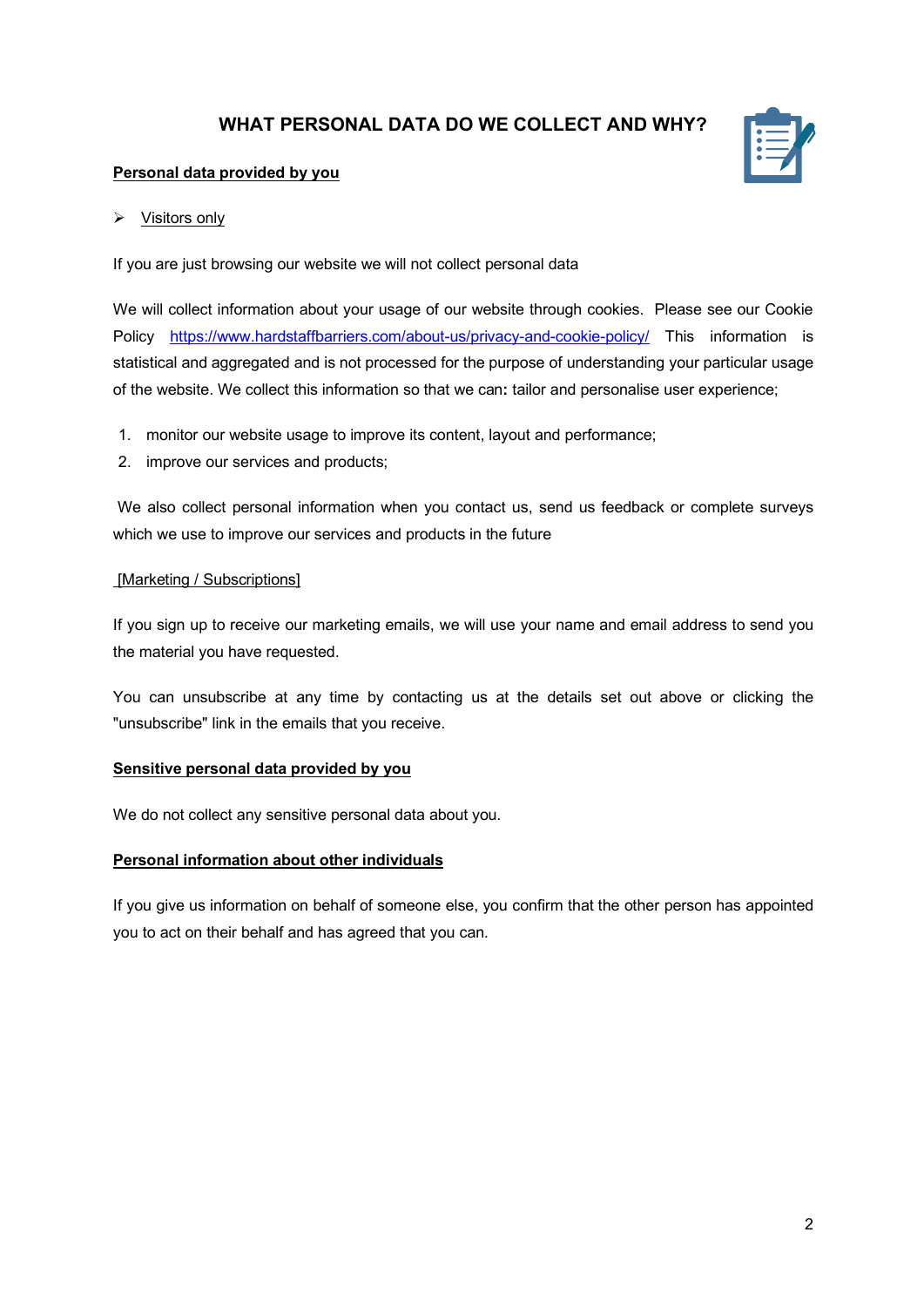

# **HOW IS PROCESSING YOUR PERSONAL DATA LAWFUL?**

We are allowed to process your personal data on the basis that it is in our legitimate interests to:

- Monitor how our website is used in order to improve it. We use aggregated data to do this so it does not impact on your privacy;
- Respond to enquiries, complaints and requests in order to serve our customers. We will only use your personal data for this purpose. If you are an existing customer, we may add information about the enquiry, complaint or request to other records we hold about you so we can provide a better customer service; and
- Send you materials you have requested, using the data you have provided.

Please be aware that you have the right to object to the processing of your data of any of the legitimate interests identified.



# **WHO WILL HAVE ACCESS TO YOUR PERSONAL DATA?**

Like any business, we use service providers to operate our website, such as website hosting. Some of these service providers will process your data as part of the services they offer to us. We take steps to ensure that our service providers treat your data in accordance with the law, only use it in accordance with our contract with them and keep it secure.

Our support provider for marketing and web hosting is SW1 Limited. www.sw1.co.uk

#### **How we keep your data secure**

We strive to implement appropriate technical and organisational measures in order to protect your personal data against accidental or unlawful destruction, accidental loss or alteration, unauthorised disclosure or access and any other unlawful forms of processing. We aim to ensure that the level of security and the measures adopted to protect your personal data are appropriate for the risks presented by the nature and use of your personal data. We follow recognised industry practices for protecting our IT environment and physical facilities.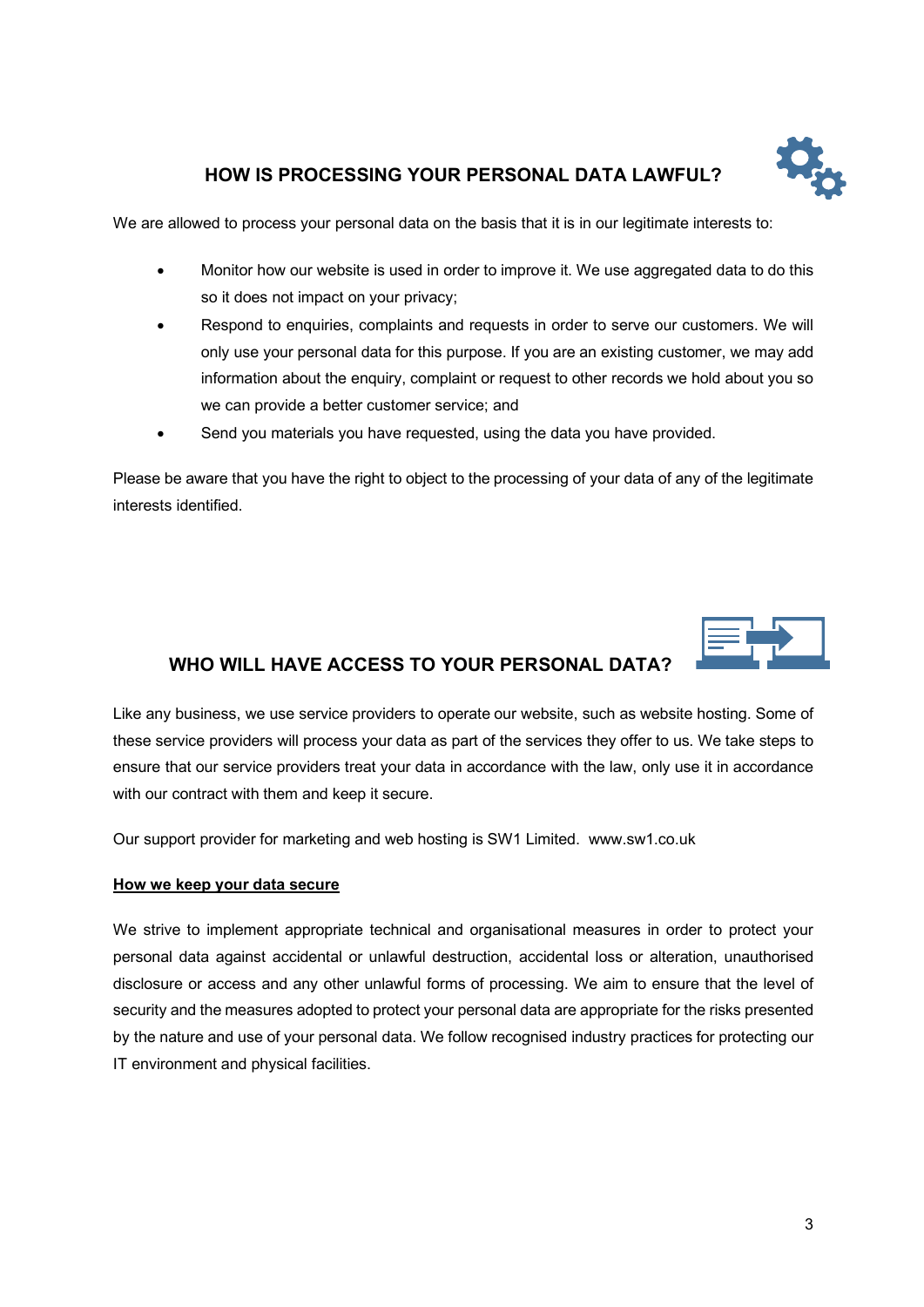# **WHEN WILL WE DELETE YOUR DATA?**

The table below provides details about how long we will process your data.

| Data we process                   | How long this will be held for                                                                                                                                                                                                                                                                                                                                    |
|-----------------------------------|-------------------------------------------------------------------------------------------------------------------------------------------------------------------------------------------------------------------------------------------------------------------------------------------------------------------------------------------------------------------|
| Information from enquiry forms    | Until the enquiry has been completed and no further responses<br>are received for a reasonable period. If you are an existing<br>customer, the enquiry may be added to other information that<br>we hold about you as a customer.                                                                                                                                 |
| Complaints data                   | For a period of up to 6 years after resolution of the complaint<br>save where such complaint may lead to a legal claim, in which<br>case this will be held until the expiry of the relevant limitation<br>period. If you are an existing customer, the complaint and its<br>resolution may be added to other information that we hold<br>about you as a customer. |
| Subscription / marketing requests | Until you tell us that you no longer wish to receive the<br>subscription or marketing material.                                                                                                                                                                                                                                                                   |